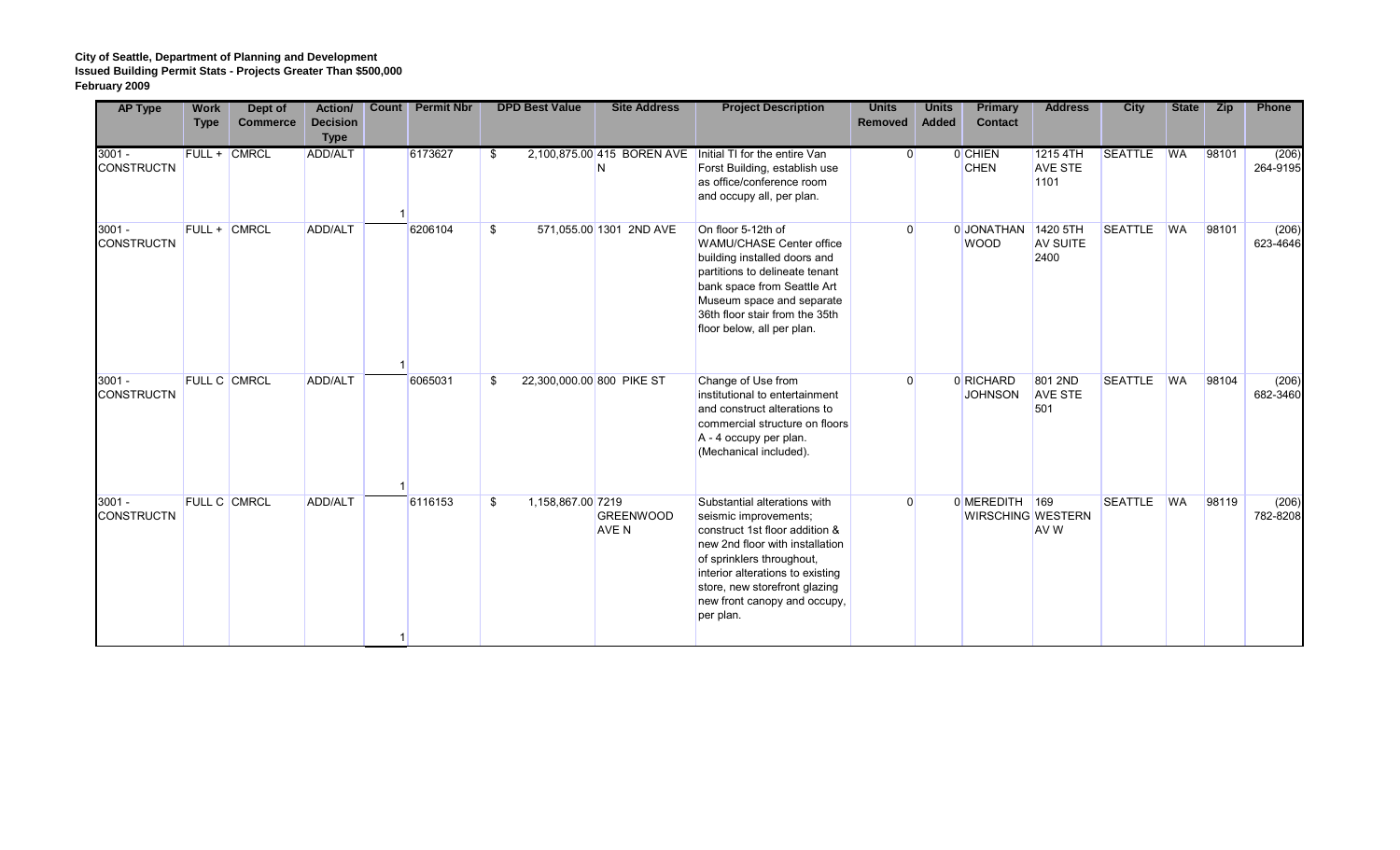| <b>AP Type</b>                | <b>Work</b><br><b>Type</b> | Dept of<br><b>Commerce</b> | <b>Action/</b><br><b>Decision</b><br><b>Type</b> | <b>Count</b> | <b>Permit Nbr</b> | <b>DPD Best Value</b> | <b>Site Address</b>                   | <b>Project Description</b>                                                                                                                                                                                                                                                          | <b>Units</b><br><b>Removed</b> | <b>Units</b><br><b>Added</b> | <b>Primary</b><br><b>Contact</b> | <b>Address</b>                           | <b>City</b>     | <b>State</b> | <b>Zip</b> | Phone             |
|-------------------------------|----------------------------|----------------------------|--------------------------------------------------|--------------|-------------------|-----------------------|---------------------------------------|-------------------------------------------------------------------------------------------------------------------------------------------------------------------------------------------------------------------------------------------------------------------------------------|--------------------------------|------------------------------|----------------------------------|------------------------------------------|-----------------|--------------|------------|-------------------|
| $3001 -$<br><b>CONSTRUCTN</b> |                            | FULL C CMRCL               | ADD/ALT                                          |              | 6201399           | 700,000.00 800<br>\$  | <b>OCCIDENTAL</b><br>AVE S            | Construct new concession<br>area under North Grand stand<br>of seahawks stadium with<br>waterproof roof deck over and<br>reconstruction of three egress<br>stair systems to new<br>configuration (no food service<br>this permit), per plan.                                        | $\overline{0}$                 |                              | 0 LARRY<br><b>ALLEN</b>          | 718<br><b>GRIFFIN</b><br><b>AVE #74</b>  | ENUMCLA WA<br>W |              | 98022      | (206)<br>915-5820 |
| $3001 -$<br><b>CONSTRUCTN</b> | FULL C CMRCL               |                            | ADD/ALT                                          |              | 6202003           | \$                    | <b>WAY NE</b>                         | 4,000,000.00 11550 LAKE CITY Phase I of II for major interior<br>+ exterior alterations to<br>existing automobile dealership<br>for new tenant (MINI)<br>including mechanical<br>upgrades and parking<br>reconfigurations /<br><b>STRUCTURAL WORK ONLY</b><br>this permit per plan. | $\Omega$                       |                              | 0 TANYA<br>PEILA                 | 6021 12TH<br><b>ST EAST</b><br>SUITE 201 | <b>TACOMA</b>   | <b>WA</b>    | 98424      | (253)<br>922-9037 |
| $3001 -$<br><b>CONSTRUCTN</b> | FULL + IND                 |                            | ADD/ALT                                          |              | 6182673           | \$                    |                                       | 737,516.00 9800 40TH AVE S Interior remodel to existing<br>warehouse & mezzanine<br>office space. Change portion<br>of office and storage space to<br>warehouse use in existing<br>building and occupy per plan.                                                                    | $\Omega$                       |                              | 0 JUDY<br><b>HESSLER</b>         | <b>109 BELL</b><br> ST                   | <b>SEATTLE</b>  | <b>WA</b>    | 98121      | (206)<br>443-0494 |
| $3001 -$<br><b>CONSTRUCTN</b> | <b>FIELD</b>               | <b>INST</b>                | ADD/ALT                                          |              | 6208139           | \$                    | 985,015.00 4000 15TH AVE<br><b>NE</b> | Ceiling grid replacement in<br>Engineering Library all floors<br>and Ceiling tile replacement in<br>Loew Hall all floors, per floor<br>plans, subject to field<br>inspection (STFI).                                                                                                | $\Omega$                       |                              | 0 ANDREW<br><b>TSAI</b>          | 121E<br><b>BOSTON ST</b>                 | <b>SEATTLE</b>  | <b>WA</b>    | 98102      | (206)<br>325-6441 |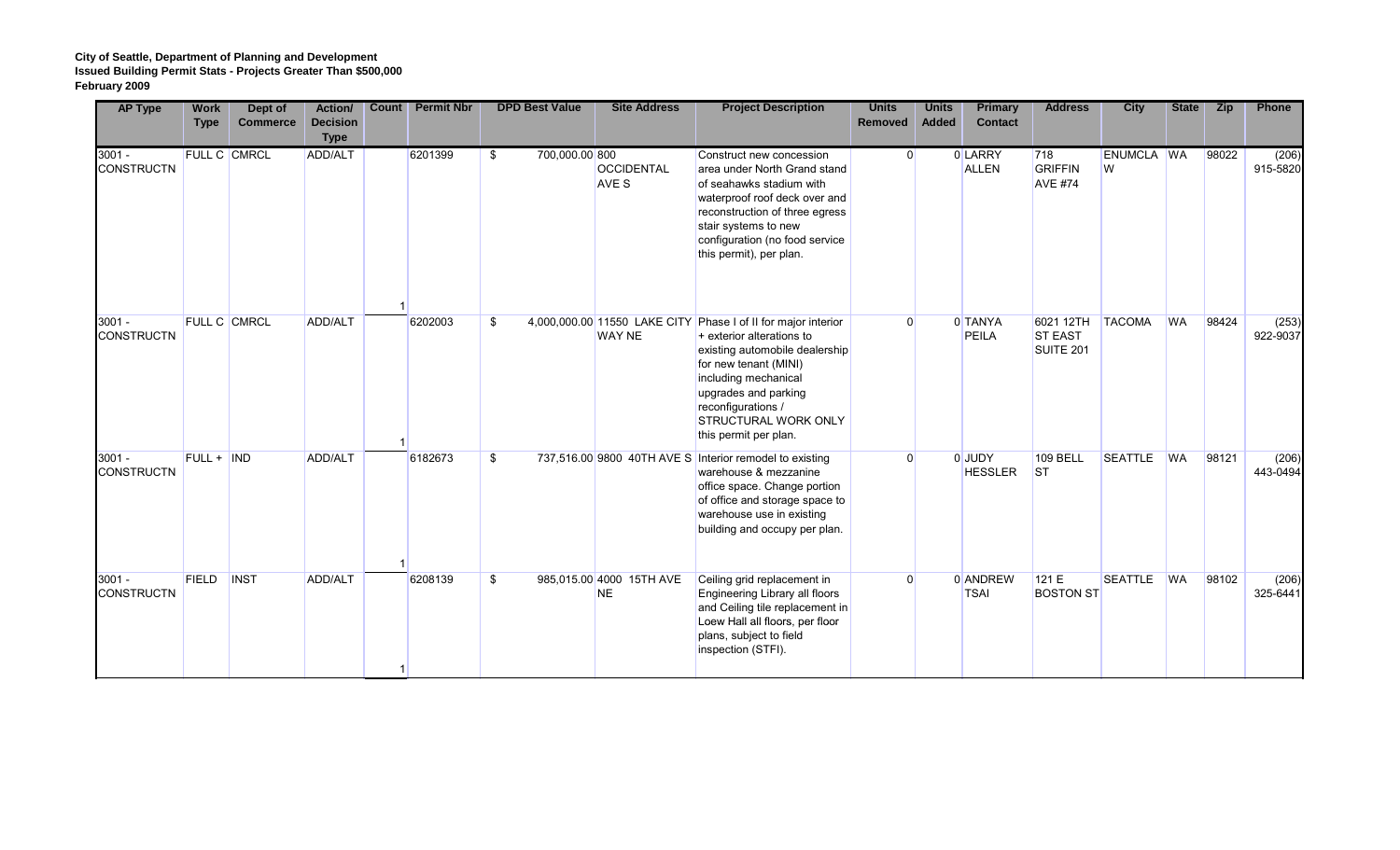| <b>AP Type</b>                     | <b>Work</b><br><b>Type</b> | Dept of<br><b>Commerce</b> | Action/<br><b>Decision</b><br><b>Type</b> | Count | <b>Permit Nbr</b> |                          | <b>DPD Best Value</b> | <b>Site Address</b>                | <b>Project Description</b>                                                                                                                                                                             | <b>Units</b><br><b>Removed</b> | <b>Units</b><br><b>Added</b> | <b>Primary</b><br><b>Contact</b> | <b>Address</b>                                         | <b>City</b>                 | <b>State</b> | <b>Zip</b> | Phone             |
|------------------------------------|----------------------------|----------------------------|-------------------------------------------|-------|-------------------|--------------------------|-----------------------|------------------------------------|--------------------------------------------------------------------------------------------------------------------------------------------------------------------------------------------------------|--------------------------------|------------------------------|----------------------------------|--------------------------------------------------------|-----------------------------|--------------|------------|-------------------|
| $3001 -$<br><b>CONSTRUCTN</b>      | FULL C INST                |                            | ADD/ALT                                   |       | 6139626           | \$                       |                       | 2,200,000.00 2416 34TH AVE<br>W    | Substantial alteration:<br>construct addition to existing<br>Fire Station #41 (Magnolia)<br>and alter existing interior, per<br>plans.                                                                 | $\overline{0}$                 |                              | 0 ROBERT<br><b>HOSHIDE</b>       | 121E<br><b>BOSTON ST</b>                               | <b>SEATTLE</b>              | <b>WA</b>    | 98102      | (206)<br>325-6441 |
| $3001 -$<br><b>CONSTRUCTN</b>      | <b>FULL C INST</b>         |                            | ADD/ALT                                   |       | 6202230           | \$                       |                       | 3,516,000.00 825 EASTLAKE<br>AVE E | Construct tenant improvement<br>to outpatient medical office<br>and pharmacy on 5th floor of<br>existing medical building<br>(Seattle Cancer Care alliance)<br>per plan, mechanical plans<br>included. | $\Omega$                       |                              | 0 RICK<br><b>ULLMAN</b>          | 925 4TH<br><b>AVE SUITE</b><br>2400                    | <b>SEATTLE</b>              | <b>WA</b>    | 98104      | (206)<br>521-3510 |
| <b>COMMERCIAL ADD ALT</b>          |                            |                            |                                           | 10    |                   | \$                       | 38,269,328.00         |                                    |                                                                                                                                                                                                        | $\overline{0}$                 | $\Omega$                     |                                  |                                                        |                             |              |            |                   |
| $3001 -$<br><b>CONSTRUCTN</b>      | $FULL + MF$                |                            | <b>ADD/ALT</b>                            |       | 6207026           | \$.                      |                       | 1,500,000.00 1715 NW 59TH ST       | Repair siding, replace<br>windows and repair balconies<br>to existing apartment building,<br>per plan.                                                                                                 | $\Omega$                       |                              | 0 AMY                            | 1301 FIRST SEATTLE<br><b>HARTWELL</b> AVE SUITE<br>301 |                             | <b>WA</b>    | 98101      | (206)<br>467-5828 |
| <b>MULTIFAMILY ADD ALT</b>         |                            |                            |                                           |       |                   | $\mathbb{S}$             | 1,500,000.00          |                                    |                                                                                                                                                                                                        | $\overline{0}$                 | $\overline{0}$               |                                  |                                                        |                             |              |            |                   |
| $3003 -$<br><b>BLANKET</b>         |                            | <b>FULL C CMRCL</b>        | <b>CHILD</b>                              |       | 6205531           | \$                       |                       | 573,000.00 837 N 34TH ST           | Blanket permit for interior non-<br>structural alterations for the<br>2nd floor. INSTITUTE FOR<br><b>SYSTEMS BIOLOGY</b>                                                                               | $\overline{0}$                 |                              | 0 CARI<br>MULLANEY AVE NE        | 601 108TH                                              | <b>BELLEVUE WA</b>          |              | 98004      | (425)<br>641-9200 |
| <b>BLANKET TENNANT IMPROVEMENT</b> |                            |                            |                                           |       |                   | $\overline{\mathcal{S}}$ | 573,000.00            |                                    |                                                                                                                                                                                                        | $\overline{0}$                 | $\overline{0}$               |                                  |                                                        |                             |              |            |                   |
| $3001 -$<br><b>CONSTRUCTN</b>      |                            | <b>FULL C CMRCL</b>        | <b>NEW</b>                                |       | 6120993           | \$.                      | 5,905,828.00 6850     | <b>NE</b>                          | Phase III of III (wood frame &<br>WOODLAWN AVE architectural) to Construct<br>mixed use building (retirement<br>housing) and occupy per plan.                                                          | $\Omega$                       |                              | 28 CRAIG<br><b>BELCHER</b>       | 26456<br><b>MARINE</b><br><b>VIEW DRS</b>              | <b>DES</b><br><b>MOINES</b> | <b>WA</b>    | 98198      | (206)<br>295-0613 |
| $3001 -$<br><b>CONSTRUCTN</b>      | <b>FULL C CMRCL</b>        |                            | <b>NEW</b>                                |       | 6126352           | \$                       |                       | 1,985,002.00 1126 34TH AVE         | Construct one mixed use<br>building, occupy per plan.                                                                                                                                                  | $\Omega$                       |                              | 1 TODD<br><b>SMITH</b>           | <b>100 NE</b><br><b>NORTHLAK</b><br>E WAY<br>SUITE 200 | <b>SEATTLE</b>              | <b>WA</b>    | 98105      | (206)<br>523-6150 |